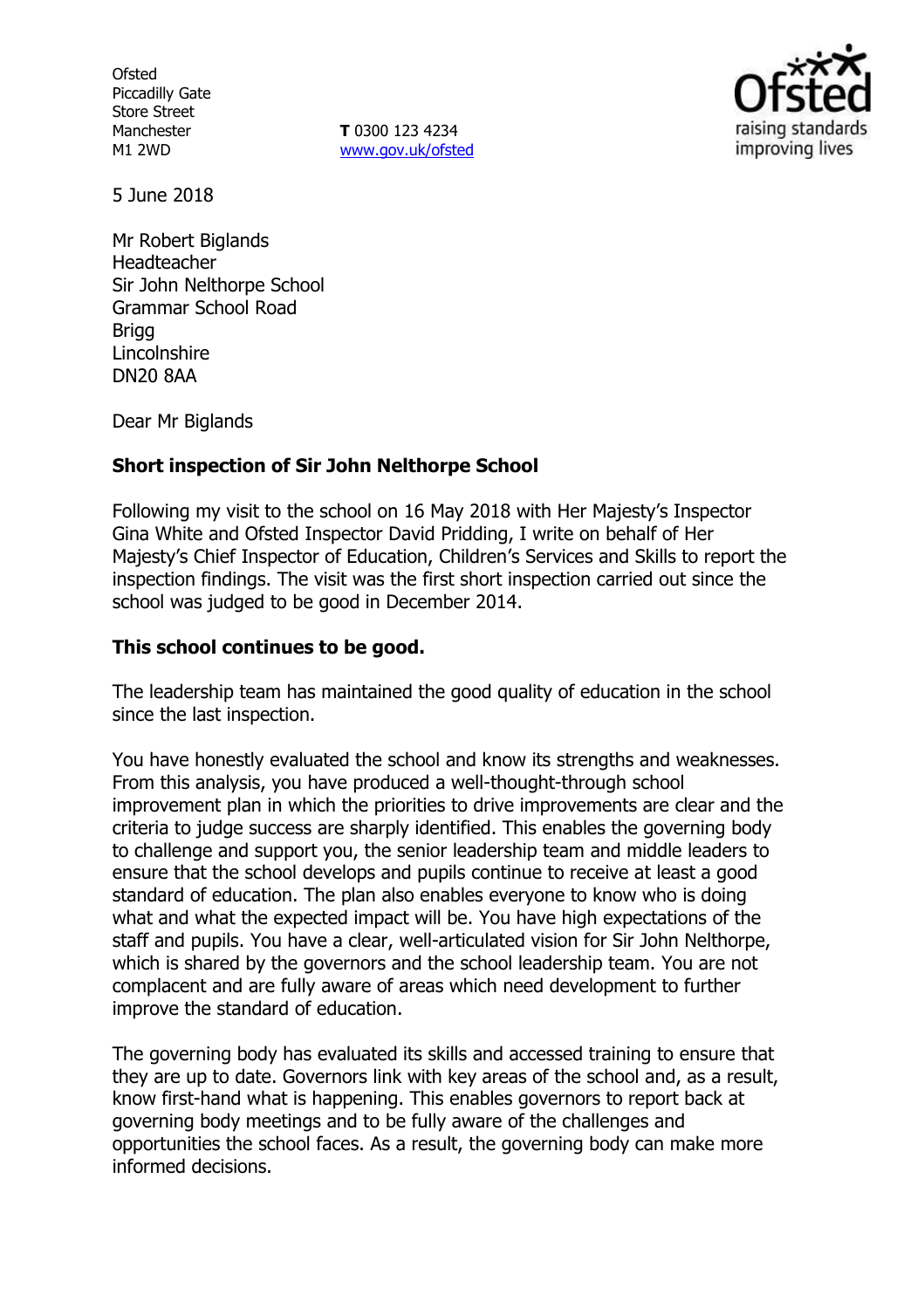

Around the school, and in the vast majority of lessons, pupils are courteous, polite and respectful of others. Pupils are welcoming to visitors, and structured opportunities within school allow them to help each other and develop leadership skills. For example, sixth formers take responsibility for a group of younger prefects to develop them by passing on their skills. The role of 'lead learner' in all lessons allows pupils to take on responsibility and show their understanding of what is being learned.

# **Safeguarding is effective.**

The leadership team has ensured that all safeguarding arrangements are fit for purpose. There is a strong culture of safeguarding in the school. Leaders and managers place a high priority on keeping pupils safe. They identify the possible risks to pupils at Sir John Nelthorpe and put in place strategies to support pupils to deal with them. For example, additional counselling is helping pupils to deal with the tensions of modern life and to support their mental health. Safer recruitment is consistently practised. Staff training is comprehensive and reviewed regularly, and pupils are taught how to keep themselves safe and to recognise risks. Consequently, staff are alert to signs of concern and know the procedures to ensure that pupils get the help and support that they need. Pupils are also increasingly confident about self-referring. Pupils are positive that they feel safe and that their concerns will be dealt with. Parents, carers and staff agree. The vast majority of records show a timely response to pupils' concerns. However, in a small number of cases, this practice is not always evidenced.

# **Inspection findings**

- Since January 2018, with the full support of the governing body, a new system for monitoring and evaluating what happens in lessons has been put in place. This system focuses on the progress pupils make and the improvements needed, specific to each teacher and each faculty. The system means that leaders and managers at all levels have a clear understanding of where the strengths and weaknesses in teaching are. The system supports teachers to develop their teaching skills and to improve the progress made by pupils and students. Professional development is bespoke to each teacher and is appreciated by teachers as being supportive. Good practice is shared and the developmental areas are followed through via work scrutiny and visits to lessons. Early indications show that this new system is starting to have a positive impact on improving the challenge to pupils in lessons and improving the progress they make. However, you are not complacent about the amount of progress pupils are making. You, quite rightly, have identified that all pupils could make even better progress than the good progress they are already making.
- In 2017, the most able pupils made less progress in mathematics and modern foreign languages than they did in other subjects. The results were quickly reviewed and action taken to ensure that this does not happen again. The actions include providing developmental support for teachers, supporting pupils with bespoke targets and interventions and altering tutor groups to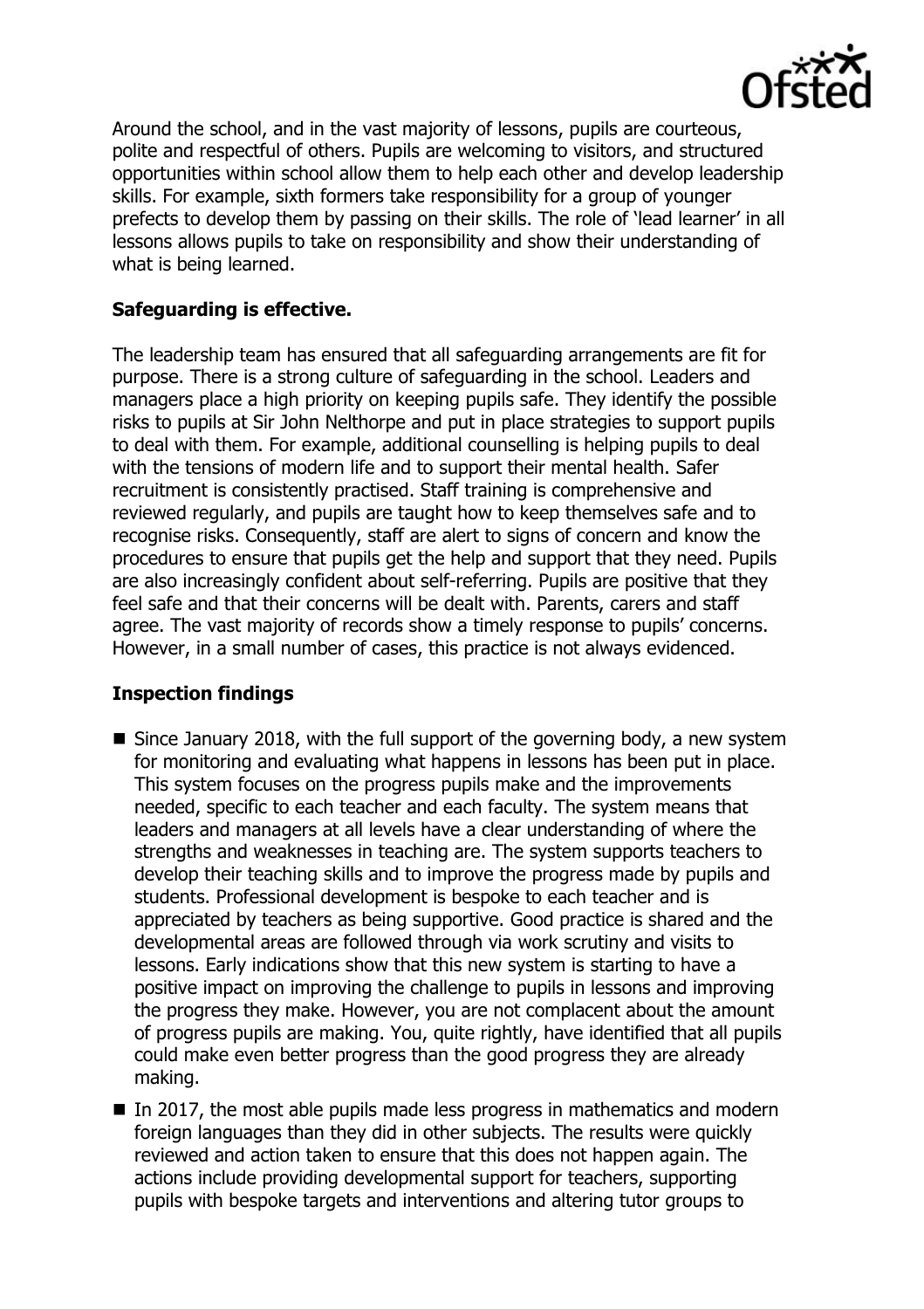

enable pupils to have more support. Early indications are that these actions have had a positive impact. Your information on progress and the work in pupils' books show that the most able are on track to make better progress, especially in mathematics and modern foreign languages, by the end of Year 11.

- At the time of the last inspection, the most able pupils' progress overall was an area for improvement. Long-term actions to improve pupils' progress were put in place. These included reviewing the mathematics curriculum to make sure that pupils are challenged more across key stages 3 and 4, altering the assessment and tracking procedures in science and sharing good practice from subjects such as history. As a result, the most able pupils are being challenged more in each lesson and are making better progress in all year groups and across the curriculum.
- At the time of the last inspection, you were asked to ensure that pupils attended school more regularly. You have strengthened effectively the procedures for monitoring attendance and for following through when pupils do not attend school. You have identified the barriers faced by pupils and developed much better links with parents and families. Action is taken much more swiftly when pupils do not attend. As a result, pupils are attending school more regularly.
- At the time of the last inspection, the sixth form was an area for improvement. A weekly tutorial is now in place to enable the students to cover topics such as study skills, careers and mock interviews. Students appreciate these opportunities. They say the mock interviews, which were held with members of the Rotary Club, were 'thorough and particularly helpful'. In addition, after each assessment point, the tutor meets each student individually to discuss progress and any possible issues. This, combined with the effective advice given to pupils in Year 11, results in the proportion of students who continue on their courses being high. The proportion of students who continue their education or training or go to employment after the sixth form is much higher than the national average. The very small proportion of students who need to resit their mathematics or English GCSEs are given effective support to enable them to improve their grades. Improving the attendance of sixth-form students has been a focus, as in the rest of the school. As a result, students in the sixth form are attending more regularly. Teaching in the sixth form is now monitored as regularly as teaching in the rest of the school. This means that you and the leadership team are fully aware of the quality of teaching and the areas which need development. As a result of this improved monitoring and the strategies put in place to improve teaching across the school, the progress made by sixth-form students is improving.

### **Next steps for the school**

Leaders and those responsible for governance should ensure that:

 $\blacksquare$  all safeguarding records are of the same high quality as the best